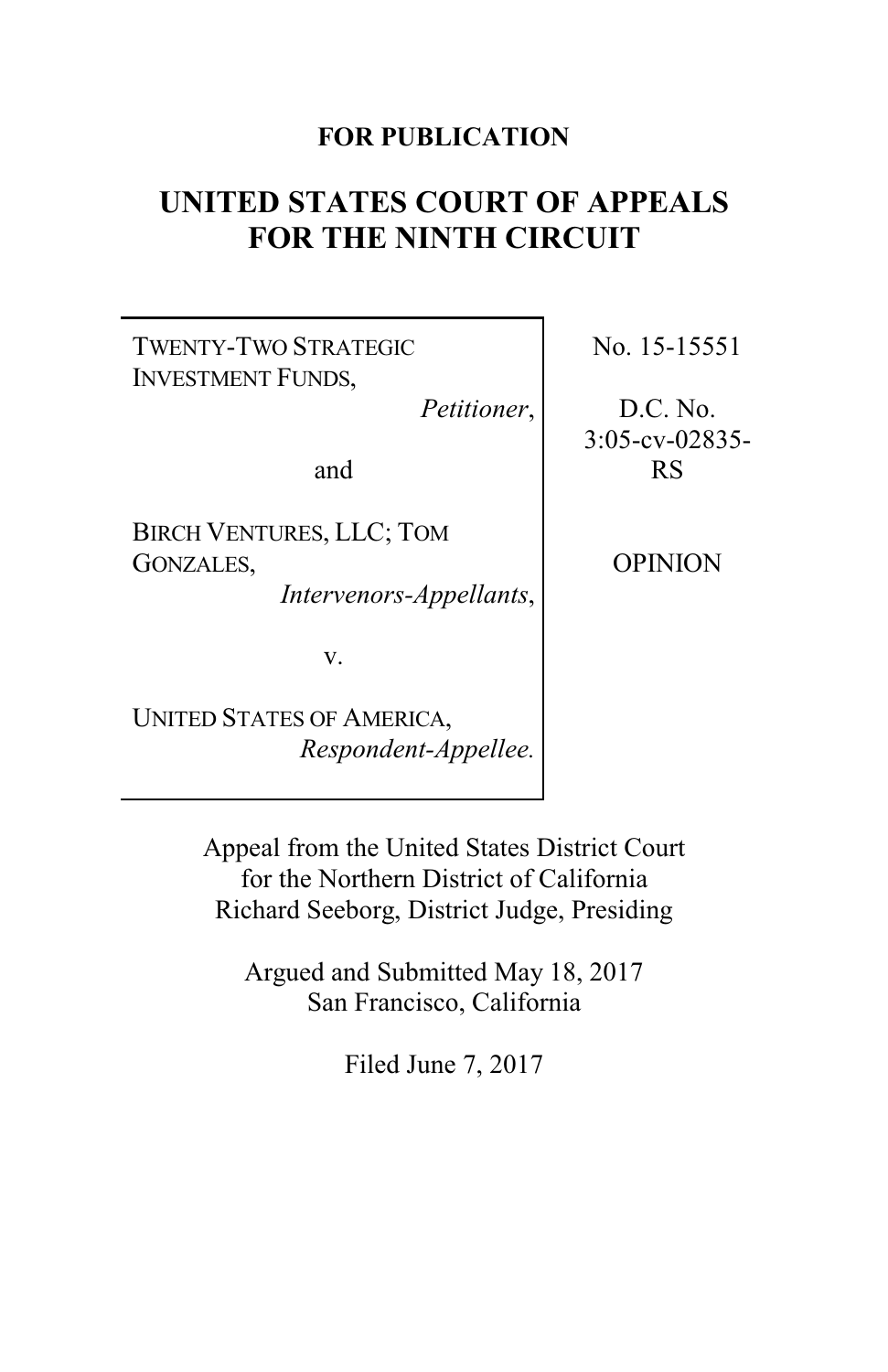# Before: Sidney R. Thomas, Chief Judge, Kim McLane Wardlaw, Circuit Judge, and Cathy Ann Bencivengo,**\*** District Judge.

Opinion by Chief Judge Thomas

## **SUMMARY\*\***

## **Tax**

The panel affirmed the district court's judgment in an action raising a statute of limitations challenge to the Internal Revenue Service's determination of tax liabilities in a partnership level proceeding under the Tax Equity and Fiscal Responsibility Act.

In 2002, the IRS began investigating what it later determined to be a tax sheltering scheme and issued Final Partnership Administration Adjustments (FPAAs) to manyof the limited liability companies (LLCs) that participated in that scheme. The adjustments effectively disallowed tax losses sustained through involvement in the scheme, and resulted in substantial tax liability for the LLCs. The tax matters partner for the funds that constituted the tax shelters challenged the disallowance of losses.

<sup>&</sup>lt;sup>\*</sup> The Honorable Cathy Ann Bencivengo, United States District Judge for the Southern District of California, sitting by designation.

**<sup>\*\*</sup>** This summary constitutes no part of the opinion of the court. It has been prepared by court staff for the convenience of the reader.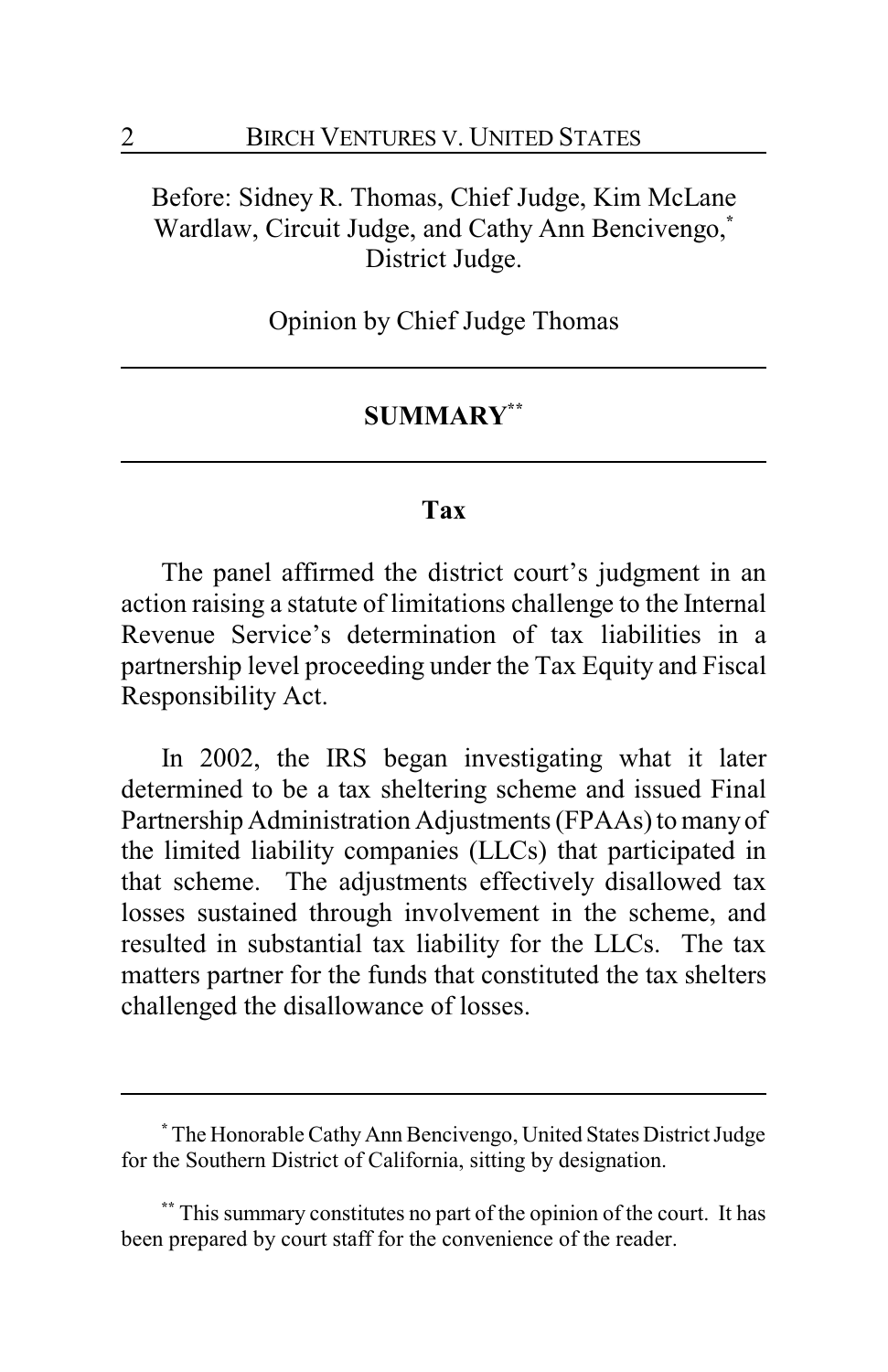Taxpayers, an individual investor (Tom Gonzales) and his single-member LLC (Birch Ventures), intervened in the action. The partnership tax return at issue was filed on April 16, 2001. Absent an extension on the statute of limitations, the IRS had until April 16, 2004, to assess taxes with respect to that return. Gonzales personally signed two consents to extend the limitations period, and the IRS issued a FPAA after the initial limitations period expired but within the extension granted by the consents.

The panel held that the statute of limitations extensions signed by Gonzales were valid. The panel reasoned that an alleged third-partyconflict of interest, without more, does not vitiate the individual consent personally executed by a taxpayer and that, even crediting Gonzales's allegations in this case, the alleged actions by the IRS do not constitute legal duress warranting relief.

### **COUNSEL**

Mark Wray (argued), Law Offices of Mark Wray, Reno, Nevada, for Intervenors-Appellants.

Andrew M. Weiner (argued) and Thomas J. Clark, Attorneys; Tax Division, United States Department of Justice, Washington, D.C.; for Respondent-Appellee.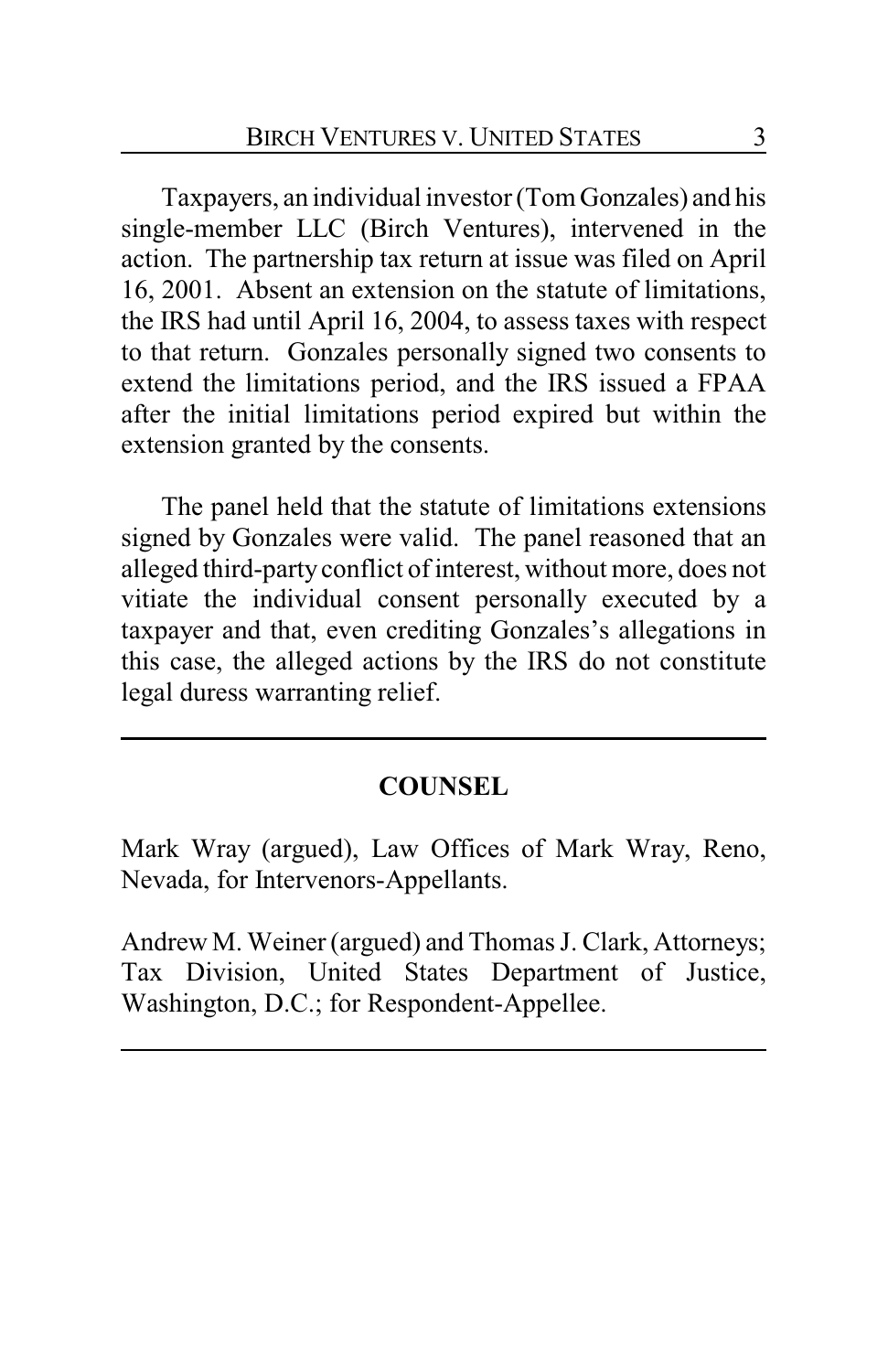#### **OPINION**

### THOMAS, Chief Judge:

We consider in this case whether consents to extend the statute of limitations for the assessment of tax attributable to a partnership item, signed by the taxpayer-partner, are invalid because of a third party's alleged conflict of interest or duress. Under the circumstances presented by this case, we conclude that they are not invalid, and we affirm the judgment of the district court.

#### I

This case arises out of an elaborate tax sheltering scheme that resulted in a massive Internal Revenue Service ("IRS") investigation, multiple criminal indictments and convictions, and a U.S. Senate investigation and hearing. The accounting firm KPMG developed and marketed an "investment product" called a "Bond Linked Issue Premium Structure," or "BLIPS." BLIPS was a means of investing in foreign currencies that were pegged to the U.S. dollar, but its ultimate purpose was to generate tax losses for investors who sought to offset substantial taxable gains in a given year. In 1997, several KPMG employees left the firm to form an investment advisory firm, Presidio Growth, LLC ("Presidio"). Presidio participated in the BLIPS investment strategy and offered this program to its clients.

In order to participate in the BLIPS program, a client would establish a single-member limited liability company ("LLC"), which would take out a specific loan with a participating lender and contribute all of the loan funds to a strategic investment fund, an LLC managed by Presidio,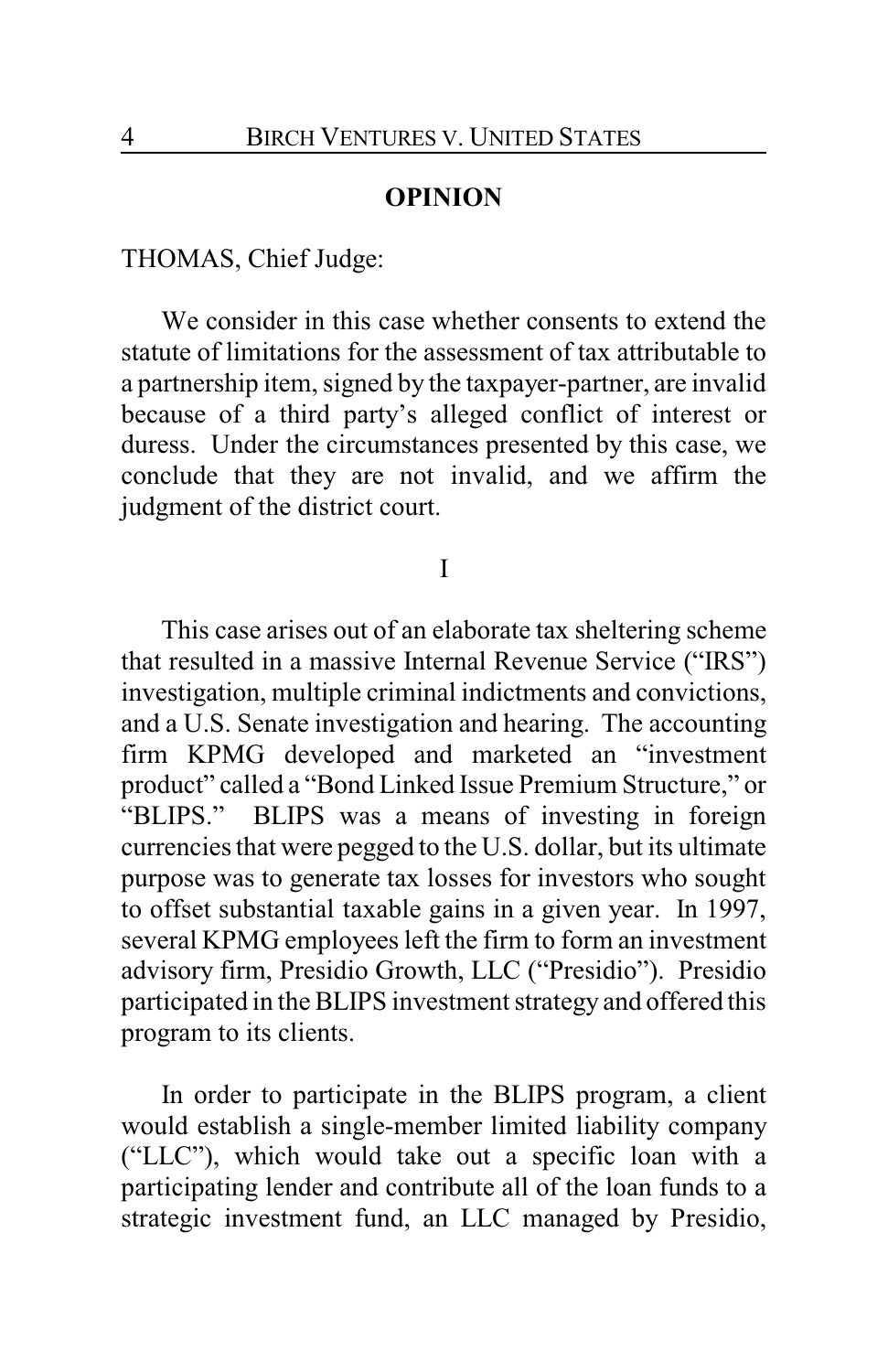which would then purchase foreign currency assets. After a brief period, usually about sixty days, the client would exit the BLIPS program, the assets would be sold, and the loan would be repaid with interest and pre-payment penalties. The result of this series of transactions was a tax loss for the client approximately equal to the amount of the offset he or she was seeking.

In 2002, the IRS launched an investigation into BLIPS investments promoted by KPMG, Presidio, and their principals. Ultimately, several KPMG partners were indicted for conspiracy and tax evasion. *See United States v. Stein*, 495 F. Supp. 2d 390 (S.D.N.Y. 2007). The IRS also began auditing personal tax returns from 1999 and 2000 that claimed BLIPS losses. When it became clear that BLIPS was a tax sheltering scheme and not a true investment vehicle, the IRS issued Final Partnership Administration Adjustments to many of the LLCs that participated in the BLIPS program. The adjustments effectively disallowed the tax losses sustained through BLIPS involvement and resulted in substantial tax liability for the single-member LLCs.

Presidio, as the tax matters partner for the strategic investment funds, brought the underlying action to challenge the IRS determination disallowing BLIPS-related losses on the partners' tax returns. The government moved for summary judgment, arguing that the BLIPS transactions lacked economic substance and should be excluded from affected tax returns. The district court concluded that the strategic investment funds constituted tax shelters, and granted summary judgment to the government.

An individual investor, Tom Gonzales, and his singlemember LLC, Birch Ventures (collectively "Gonzales"),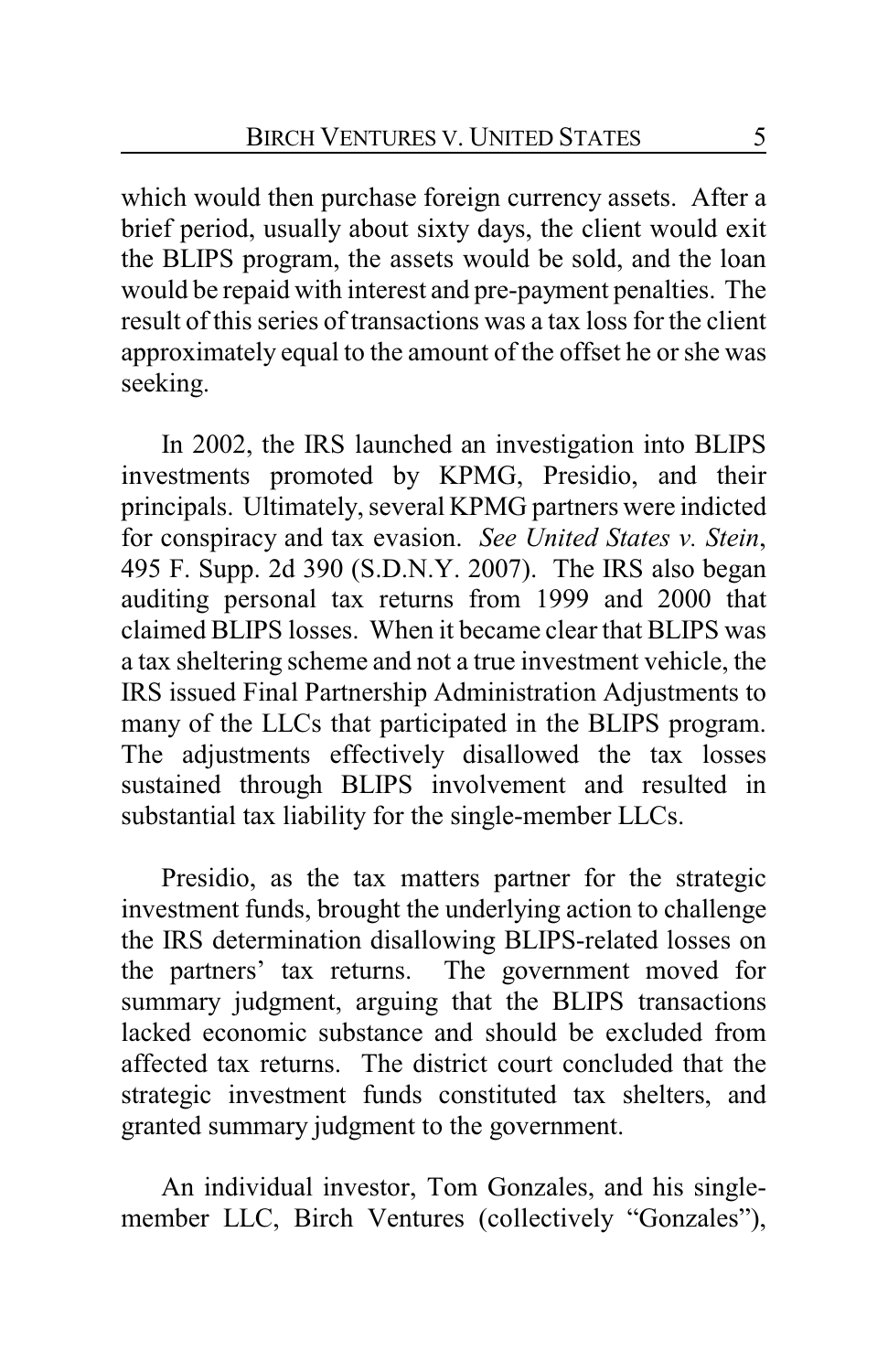intervened in the action. Gonzales participated in BLIPS by forming Birch Ventures LLC, which obtained a loan and invested the proceeds in the Logan Strategic Investment Fund ("Logan").**<sup>1</sup>** Presidio was Logan's tax matters partner.**<sup>2</sup>** Logan filed its 2000 partnership tax return on April 16, 2001, so absent an extension of the statute of limitations, the IRS had until April 16, 2004, to assess any taxes with respect to that return. *See* 26 U.S.C. § 6229. Gonzales personally signed consents on December 2, 2003, and October 20, 2004, that together extended the limitations period to June 30, 2005. The IRS issued a Final Partnership Administration Adjustment to Presidio for Logan on April 28, 2005, after the initial limitations period expired but within the extension granted by the consents.

Separately from Presidio, Gonzales moved for summary judgment, arguing that the IRS failed to obtain valid extensions of the statute of limitations and that the Final Partnership Administration Adjustment issued to Logan was

**<sup>1</sup>** The tax code defines a partner as "a partner in the partnership" or "any other person whose income tax liability under subtitle A is determined in whole or in part by taking into account directly or indirectly partnership items of the partnership." 26 U.S.C. § 6231(a)(2). Thus, both Gonzales and Birch Ventures are "partners" in Logan.

**<sup>2</sup>** A tax matters partner is the partner designated to act as a liaison between the partnership and the IRS in administrative proceedings, and as a representative of the partnership in judicial proceedings. 26 U.S.C. §§  $6229(b)(1)(B)$ ,  $6231(a)(7)$ . "The tax matters partner is the central figure of partnership proceedings. During both administrative proceedings and litigation, the tax matters partner serves as the focal point for service of all notices, documents and orders on the partnership." *Comput. Programs Lambda, Ltd. v. Comm'r*, 89 T.C. 198, 205 (1987).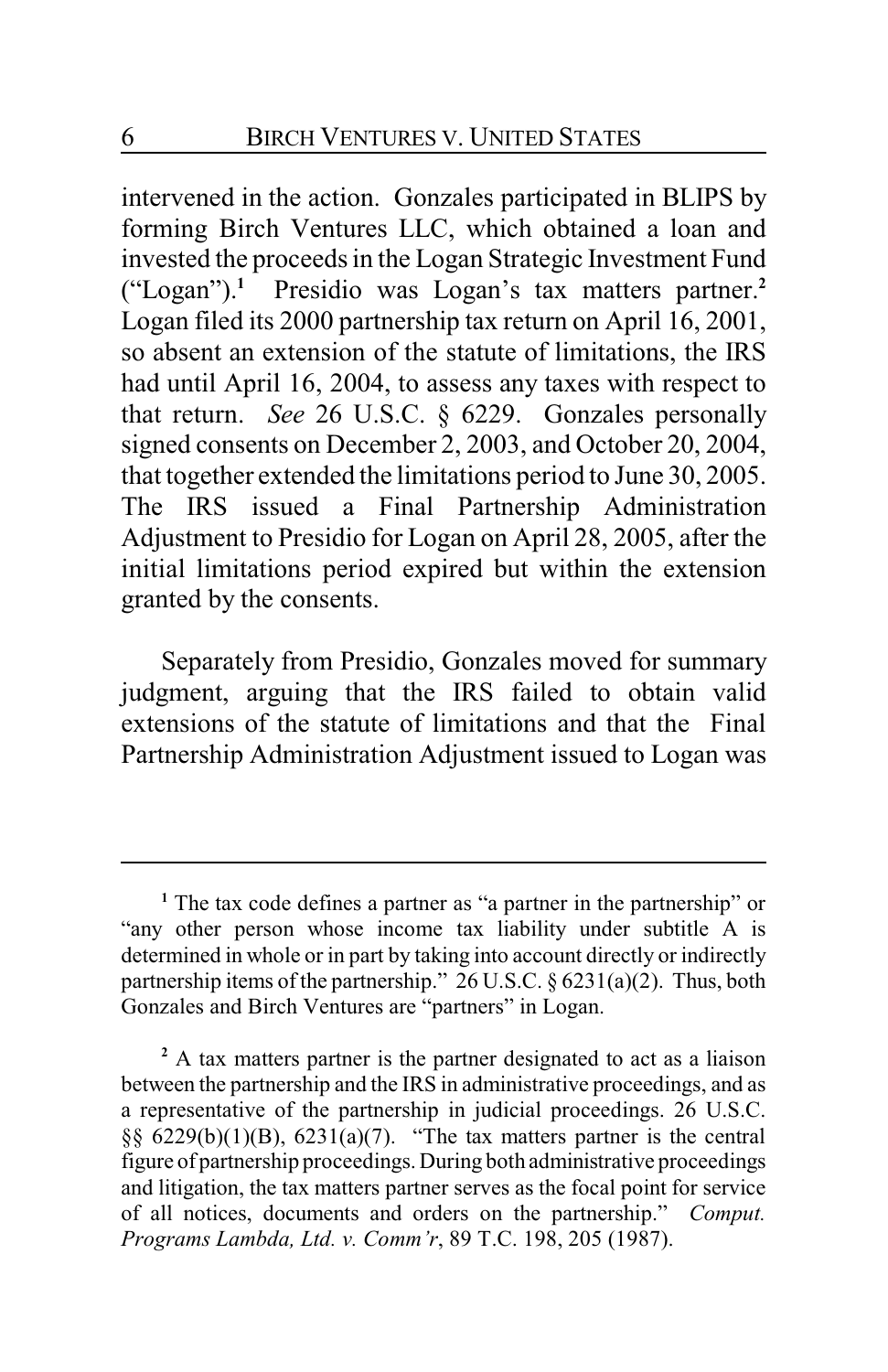therefore untimely. The district court granted summary judgment to the government, and Gonzales appealed.**<sup>3</sup>**

We have jurisdiction under 28 U.S.C. § 1291. We review de novo a district court's grant of a motion for summary judgment. *Candyce Martin 1999 Irrevocable Tr. v. United States*, 739 F.3d 1204, 1210 (9th Cir. 2014).

#### II

The central issue in this case is the validity of the statute of limitation extensions signed by Gonzales, the taxpayerpartner.**<sup>4</sup>** Gonzales contends that the consents to extend the

**<sup>3</sup>** Gonzales challenged the IRS's Final Partnership Administration Adjustments before the district court. The district court concluded that the transactions at issue lacked economic substance and entered judgment for the United States. Gonzales does not appeal this determination.

**<sup>4</sup>** A partnership as an entity is not subject to federal income tax. 26 U.S.C.  $\S$  701. Rather, the partners of a partnership pay income tax attributable to the partnership on their individual tax returns. *Id.* In determining his income tax, each partner takes into account his share of the partnership's gains and losses. *Id.* § 702. Although partnerships do not file income tax returns, they are required to file a report of the partners' shares of gains and losses. *Id.* § 6031. If the IRS disagrees with something reported by the partnership, it opens an administrative proceeding and notifies each partner of the Final Partnership Administrative Adjustment that results from the proceeding. *Id.*  $§ 6223(a)$ . Partners then have an opportunity to seek judicial review of the adjustment. *Id.* § 6226. As a general rule, the IRS must assess federal income tax related to partnership items within three years of the date on which the partnership return was filed. *Id.* § 6229(a). However, a taxpayer-partner may agree to an extension or extensions ofthe limitations period. *Id.* § 6229(b)(1)(A). Such consents are routinely signed by taxpayers "in order to avoid immediate assessment by the IRS." *Phillips*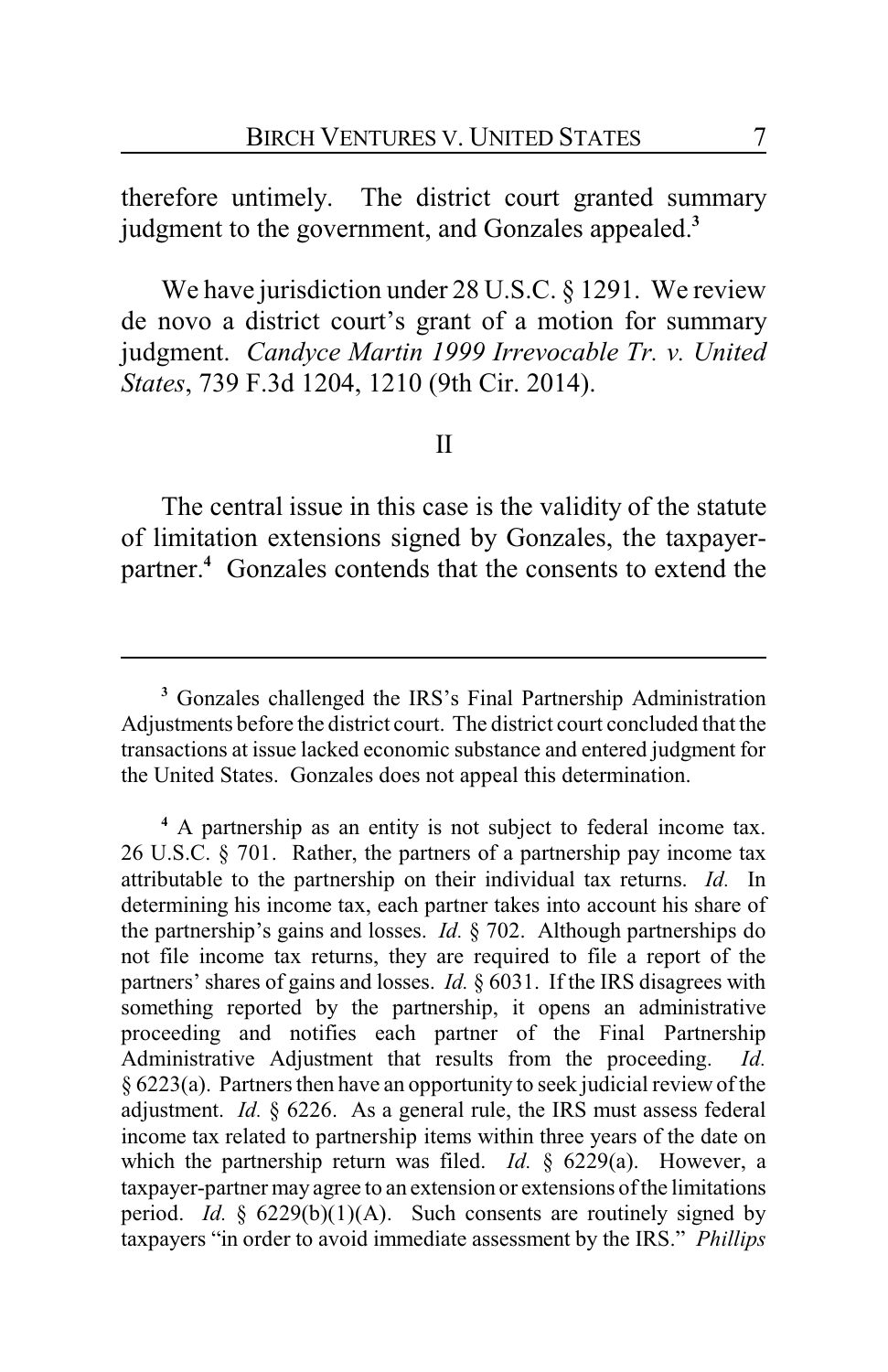limitations period that he signed are invalid because his tax advisor had a conflict of interest and he signed the extensions under duress.

#### A

Gonzales first argues that the consents to extend the limitations period that he personally signed are invalid because of the conflict of interest of his tax accountant and advisor, Steve Smith, because Smith was "instrumental in selling the [tax] shelter to Gonzales," received a commission for involving Gonzales in BLIPS, and signed the 2000 tax return that the IRS was auditing. According to Gonzales, the IRS was aware of these facts, but did not seek a waiver of the conflict.

Other than this vague implication of wrongdoing, Gonzales offers no evidence that Smith's involvement in promoting BLIPS and his involvement in preparing Gonzales's 2000 tax return combined to create a conflict of interest three years later when the IRS approached Gonzales himself about extending the limitations period. There is no evidence in the record that the IRS contacted Smith during the time he was advising Gonzales to request that Gonzales agree to extend his limitations period. Nor is there evidence that Smith ever provided any advice to Gonzales regarding extending his limitations period. Furthermore, as the district court observed, "[a]lthough Steve Smith represented Gonzales during the audit that flowed from his 2000 tax return, Gonzales had designated different representation before signing the consents. Gonzales offers no evidence that

*v. Comm'r*, 272 F.3d 1172, 1175 (9th Cir. 2001), *as amended* (Jan. 14, 2002).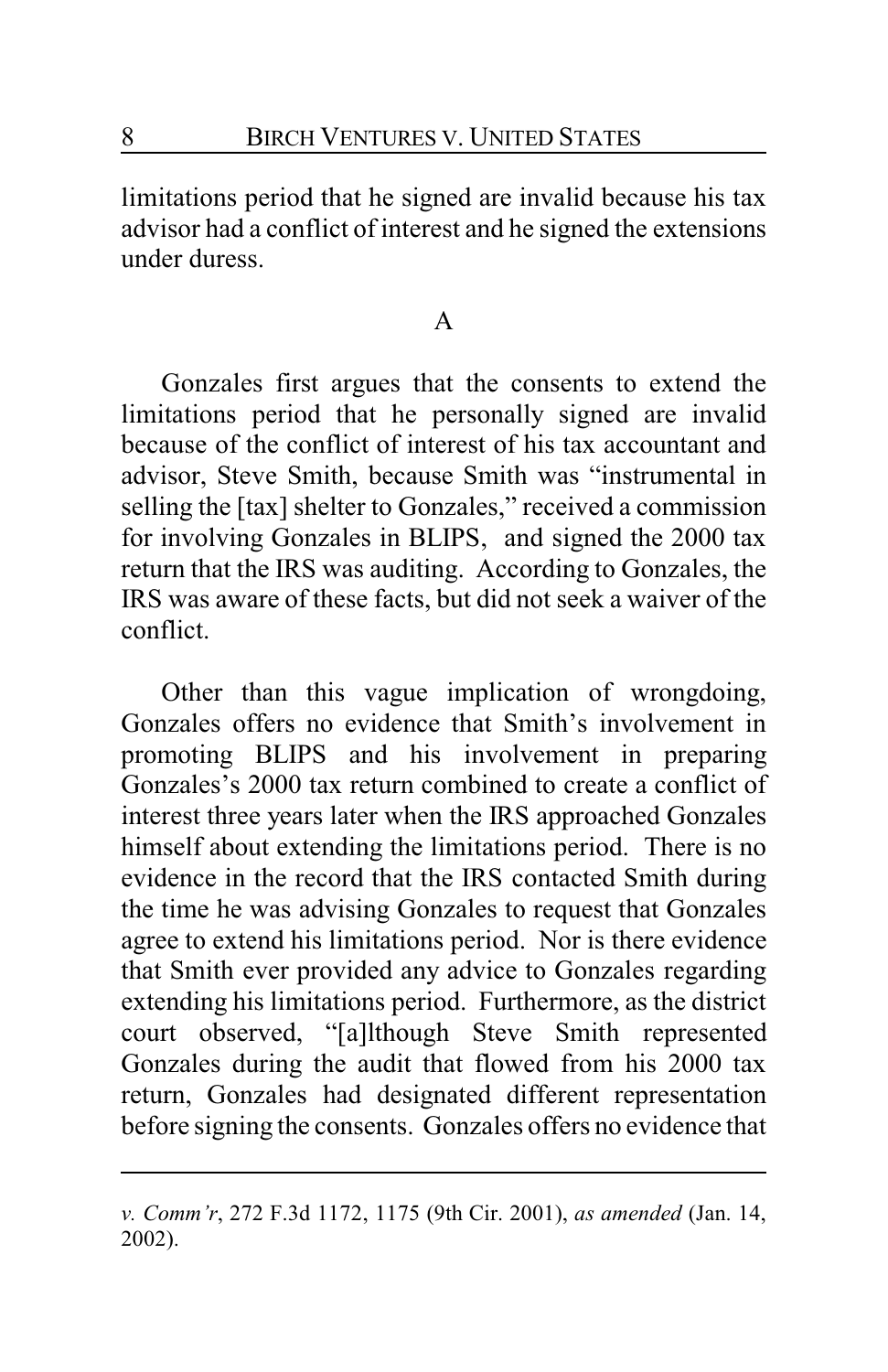his decision to consent to extend time was influenced by Steve Smith notwithstanding this latter designation." It was Gonzales's burden to point to evidence in the record showing a genuine dispute of fact on this point, Fed. R. Civ. P.  $56(c)(1)$ , and he has not done so.

Although he does not explain precisely how Smith's involvement with BLIPS and preparation of Gonzales's 2000 tax return taints the consents Gonzales personally signed three and four years later, Gonzales cites two cases in support of his argument that such a situation presents a disabling conflict of interest, *Transpac Drilling Venture 1982-12 v. Comm'r*, 147 F.3d 221 (2d Cir. 1998), and *Phillips*. These cases are easily distinguishable.

In *Transpac*, the Second Circuit addressed a single question: "whether, as a result of being placed under criminal investigation by the IRS (and hence becoming subject to pressure by the IRS), the tax matters partners (TMPs) of various partnerships labored under a conflict of interest and thereby were disqualified from binding the partnerships." *Transpac*, 147 F.3d at 222. In contrast, we are concerned with whether the taxpayer may bind himself. Moreover, the conflict in *Transpac* was egregious and evident. The IRS in that case was conducting civil audits of Transpac partnerships at the same time it was conducting criminal investigations of some Transpac tax matters partners. *Id.* at 227. The IRS first sought extensions of the limitations period for issuing FPAAs from the individual partners, who declined to sign such extensions. *Id.* at 224. The IRS then sought consents from the tax matters partners, who were under criminal investigation and therefore had "a powerful incentive to ingratiate themselves to the government" and "ignore their fiduciary duties to the limited partners." *Id.* at 227. The case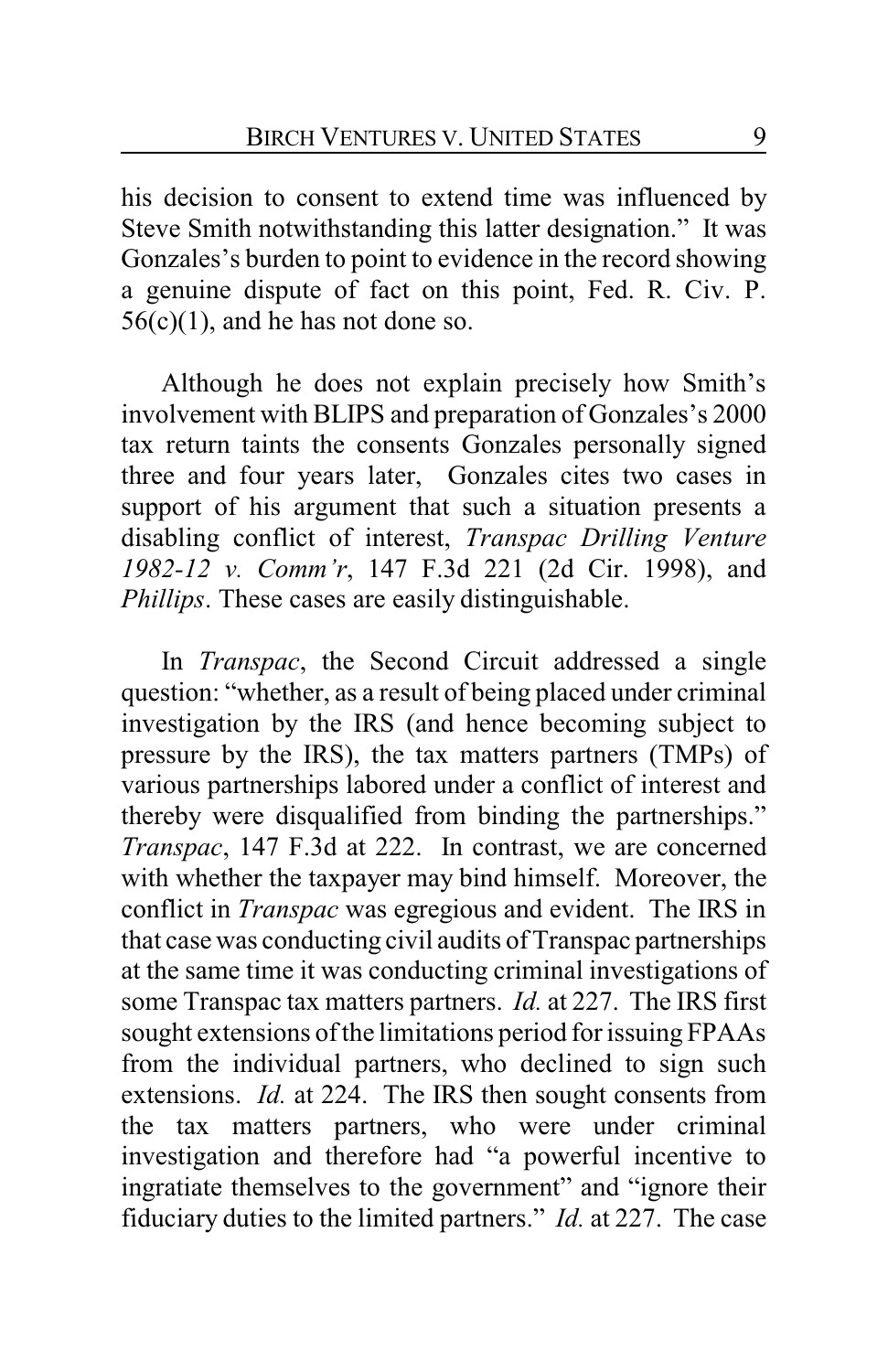involved an "unrefuted allegation that the Service also misled those limited partners who had inquired as to the status of the civil audits by telling them to consult their [tax matters partners] (who, in turn, had been expressly ordered not to disclose the existence of criminal proceedings against them)." *Id.* In these circumstances, the Second Circuit found that a "severe conflict cannot be doubted," and refused to allow the tax matters partners to bind the partnerships. *Id.*

Absent from the case at bar is any evidence that the government failed to obtain consent from Gonzales himself, that it sought consent from the tax matters partner after Gonzales expressly declined, or that it thwarted Gonzales's attempts to inform himself about the status of the audit by directing him to the tax matters partner, who was under criminal investigation but forbidden from revealing that fact. *Transpac* simply does not support Gonzales's argument that his tax advisor's role in promoting BLIPS in 2000 created a conflict sufficient to invalidate Gonzales's own consent to extend the limitations period in 2003 and again in 2004.

*Phillips* is similarly unhelpful for Gonzales. In *Phillips*, we were asked to decide "whether criminal tax investigation of a statutory [TMP] does, or must, end the TMP's power to act for a partnership." *Phillips*, 272 F.3d at 1173. Our answer was "no." *Id.* The individual partner in that case relied on *Transpac* in arguing that his tax matters partner had a disabling conflict of interest because the tax matters partner was under criminal investigation for his involvement in *other* partnerships. *Id.* at 1174–75. We cited *Transpac* with approval, noting that "[t]rust law, generally, invalidates the transaction of a trustee who is breaching his trust in a transaction in which the other party is aware of the breach. *Transpac* is a salutary application of this rule to the particular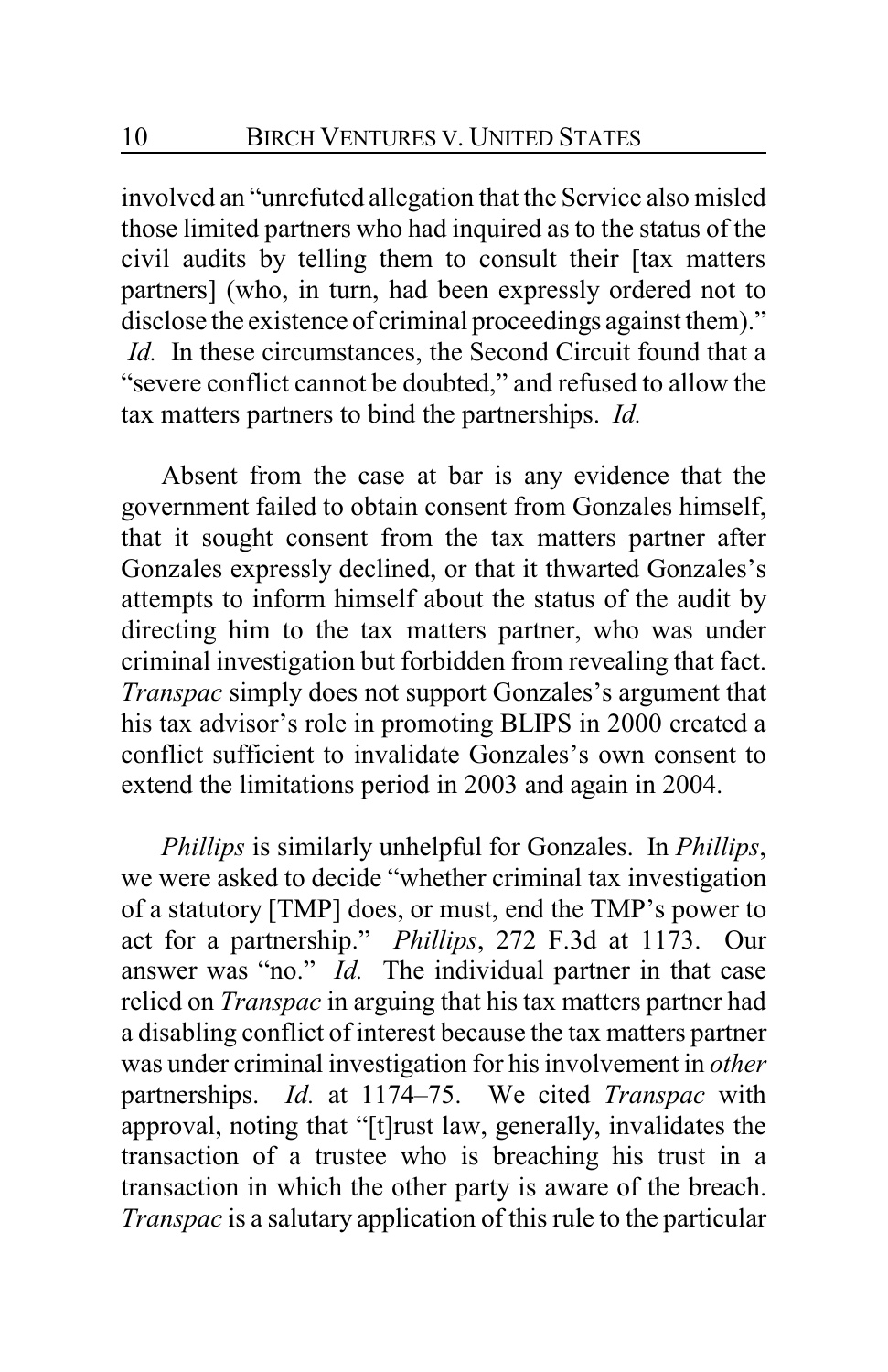case of a TMP who should have been seen by the IRS as laboring under an incapacitating conflict of interest." *Id*. at 1175 (citation omitted). However, we found that two circumstances differentiated *Phillips* from *Transpac*. First, in *Phillips*, "[t]he IRS made no attempt to get waivers from limited partners." *Id.* Second, "[i]t is not intuitively obvious that [the tax matters partner] did what is a routine accommodation—signing a waiver in order to avoid immediate assessment by the IRS—in order to ingratiate himself in the investigation of his partnerships. Phillips . . . speculated that [the tax matters partner] so acted; he [did] not prove[] it." *Id*. Such is the case here. In fact, the IRS obtained consents from Gonzales personally, and Gonzales has not pointed to any evidence proving that Smith was under criminal investigation at the time he was advising Gonzales, that Smith had a desire to ingratiate himself with the IRS, that such a desire tainted Gonzales's own consents to extend the limitations period, or that Smith had any involvement in Gonzales's decision to sign the consents.

In short, these cases do not stand for the proposition that a third party's alleged conflict of interest—especially absent evidence of government misconduct, or a breach of the third party's fiduciary duty to the taxpayer—invalidates a consent to an extension signed by the taxpayer himself. As a result, the district court did not err in concluding that the consents Gonzales signed to extend the limitations period were not invalidated by Steve Smith's alleged conflict of interest.

B

Gonzales next argues that his consent to extend the limitations period was obtained under duress inflicted by IRS agent Paul Doerr. Duress in the tax context is an "action[] by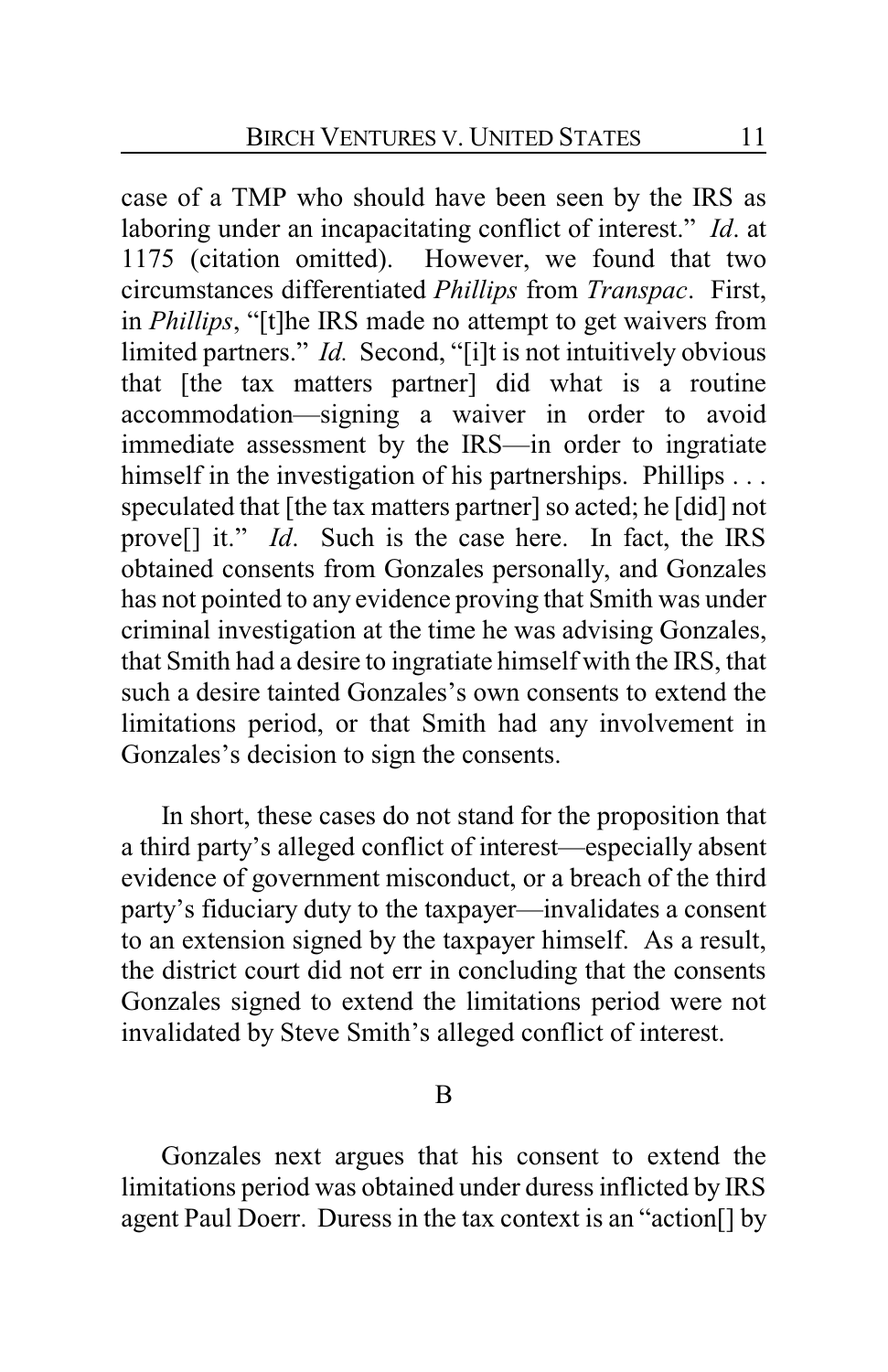one party which deprive[s] another of his freedom of will to do or not to do a specific act." *Price v. Comm'r*, 43 T.C.M. 18 (T.C. 1981), *aff'd*, 742 F.2d 1460 (7th Cir. 1984). The Tax Court also has held that "[i]f a taxpayer signs a waiver under duress or coercion, the waiver is invalid. However, where [the IRS] threatens to take legally authorized actions if a taxpayer does not sign a waiver, neither duress nor coercion exist, and the waiver is valid." *Shireman v. Comm'r*, T.C.M. (RIA) 2004-155 (T.C. 2004) (citation omitted).

Here, Gonzales first alleges that IRS agent Doerr met with Gonzales two times without legal representation present. The government disputes that any such meeting occurred. However, we are bound to construe the facts in the light most favorable to the non-movant in reviewing summary judgment orders. Construing the facts in the light most favorable to Gonzales and assuming the meeting did take place, the facts still do not justify an inference of duress. Gonzales can recall no details of the meeting other than its location. He cannot remember any questions agent Doerr asked him or any particular things agent Doerr said that were intimidating or coercive. His testimony was that he was worried that he might be in legal trouble and that the IRS could ruin his life. His conclusion was founded on inference. However, the fact that the agent declined to assure Gonzales that the IRS would not be pursuing lawful action against him does not justify an inference that Gonzales was deprived of his freedom of will to such a degree that he signed the consents to the extensions under duress. *Price*, 43 T.C.M. 18. Furthermore, the IRS was legally authorized to investigate and take action against Gonzales, so even if he feared legal trouble, he has not shown that this fear sufficed to support a finding of duress under *Shireman*.